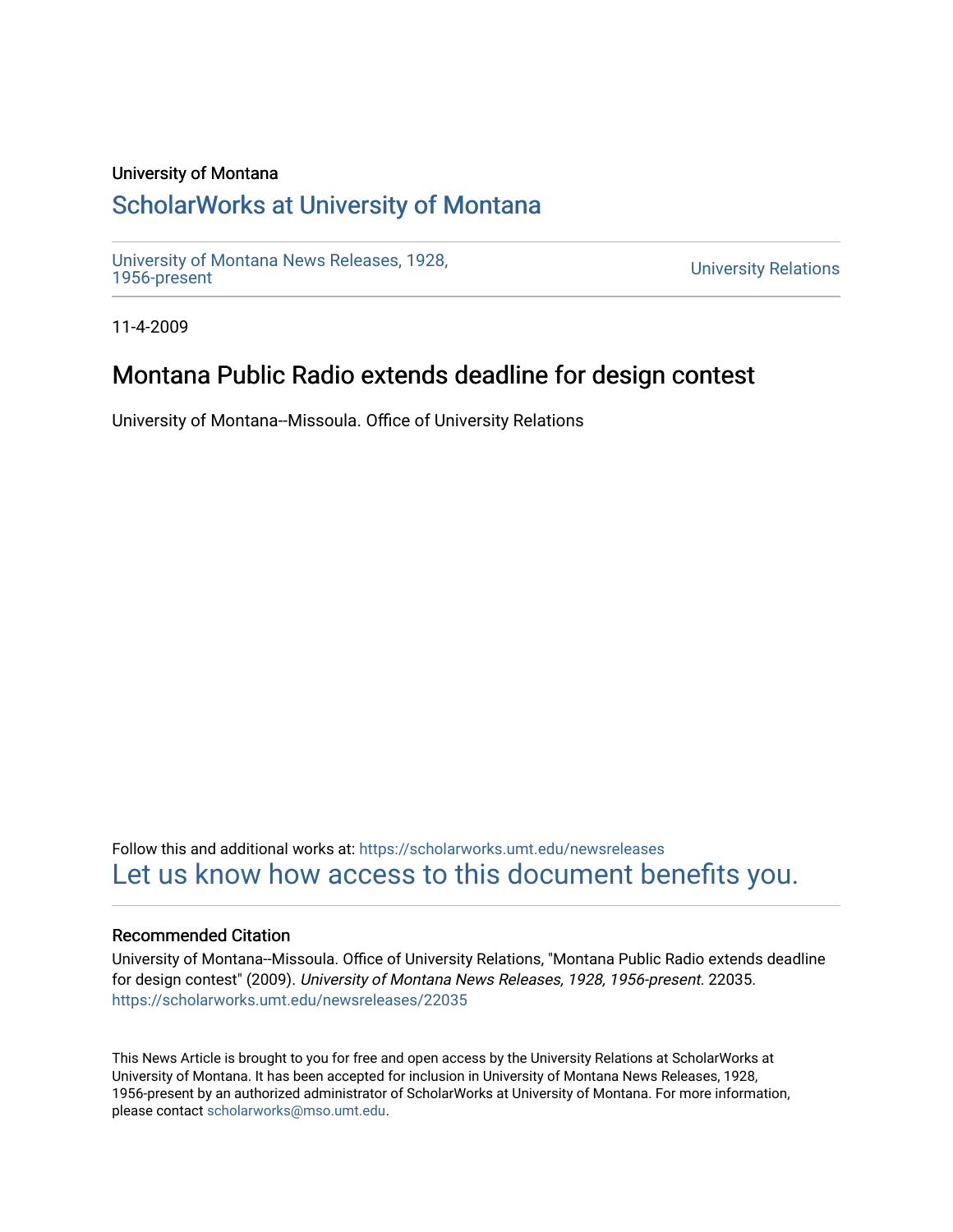

Nov. 4, 2009

**Contact:** Susan Jamerson. membership manager, Montana Public Radio, 406-243-4214. susan.jamerson@umontana.edu.

### **MONTANA PUBLIC RADIO EXTENDS DEADLINE FOR DESIGN CONTEST**

#### **MISSOULA -**

Montana Public Radio invites artists from across Montana to participate in a competitive design contest based on the 2010 Pledge Week theme "Hear More Here."

MTPR Membership Manager Susan Jamerson said, "We wanted to reach out to the vibrant local art community and get them involved in the process to design the look for this year's Pledge Week."

In addition to getting exposure for their work, the winning artist will receive a \$300 honorarium.

"The design chosen will be used for our posters, T-shirts and other promotional materials and worn by public radio supporters across Montana," Jamerson said.

The deadline for all entries to be received has been extended to 5 p.m.. Monday, Nov. 23.

"We decided an extra week may give artists more time to come up with the winning design," Jamerson said.

Submissions can be e-mailed as a PDF to susan.jamerson@umontana.edu or mailed to Montana Public Radio Design Contest, University of Montana. Missoula. MT